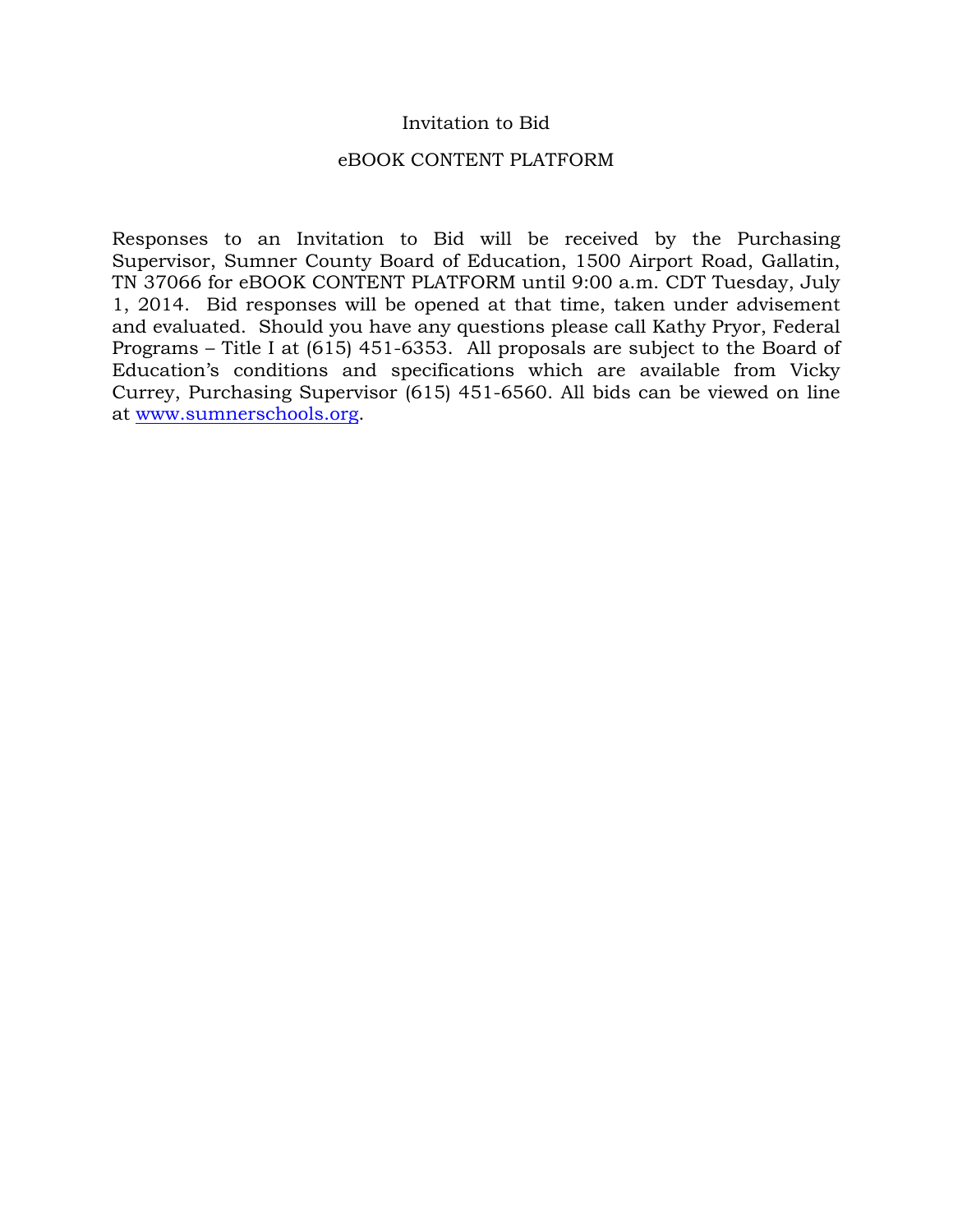# **PROPOSAL REQUEST**

**eBOOK CONTENT PLATFORM** 

**&**

**eBOOK CONTENT**



# **SUMNER COUNTY BOARD OF EDUCATION**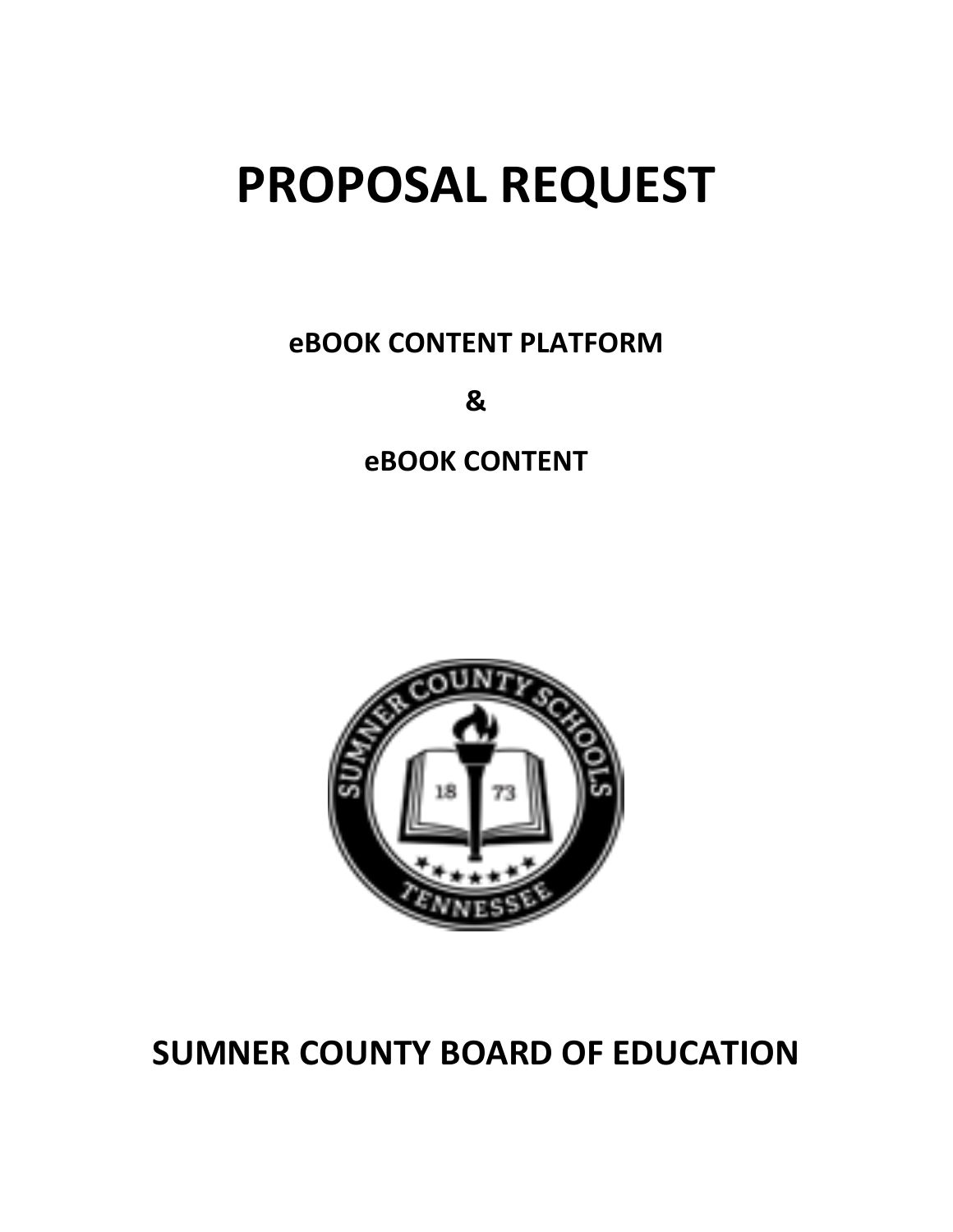**SUMNER COUNTY, TENNESSEE** 

# DEADLINE: TUESDAY, JULY 1, 2014 @ 9:00 A.M.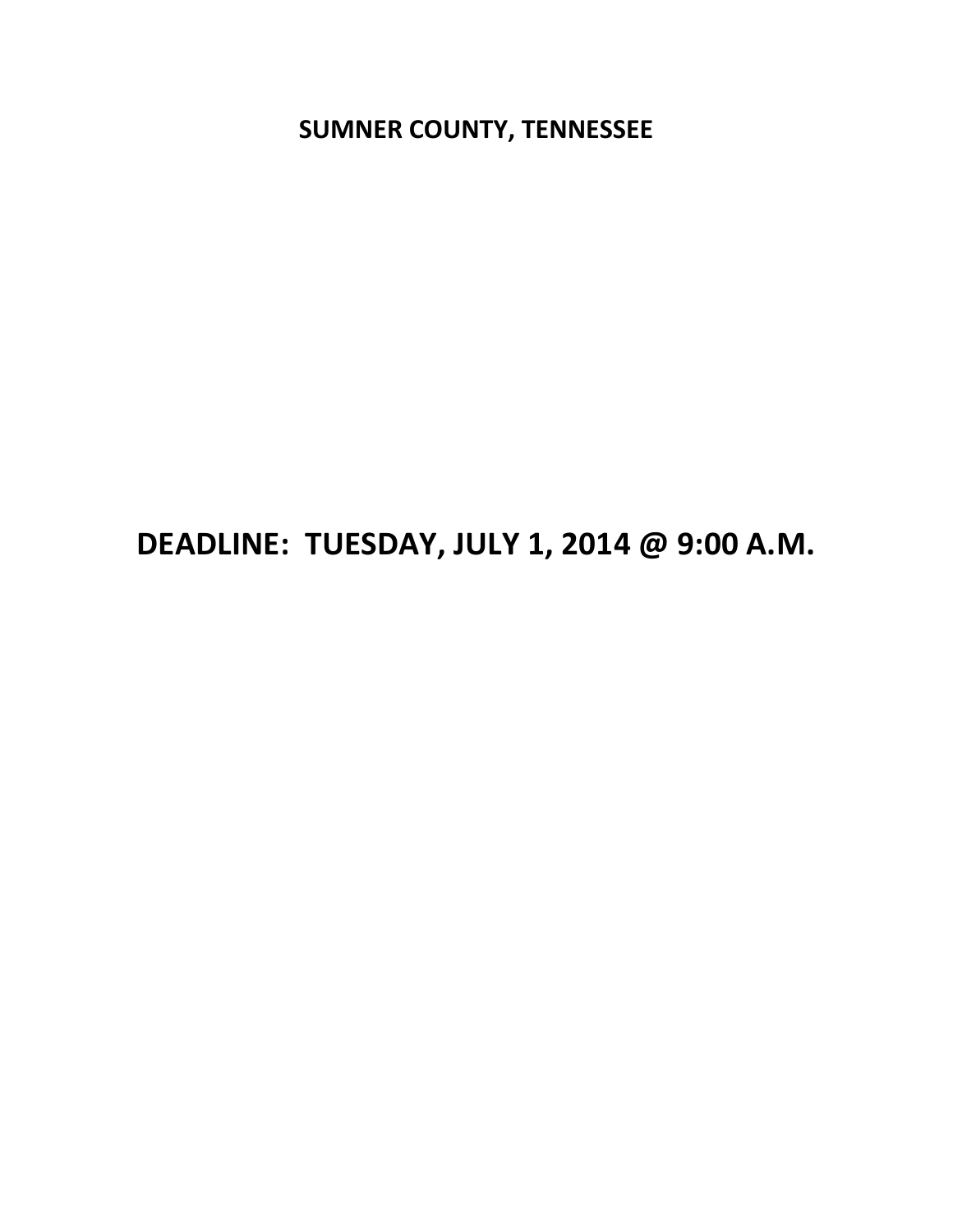# **INTRODUCTION**

The Sumner County Board of Education, herein known as the "School System", is requesting a proposal for eBook Content Platform & eBook Content. In addition, all other Sumner County Government Departments and Agencies may also purchase from any submitted proposal.

# **GENERAL INFORMATION**

#### **I. Proposal Package**

All sealed proposal packages must include all the following, when applicable. Any sealed proposals shall be rejected as a non-conforming bid if any applicable item is missing.

- Three (3) complete copies of proposal
- Properly completed Internal Revenue Service Form W-9
- If bid is in excess of \$25,000, a certification of non-debarment must be completed (Attachment 3) Certification Regarding Debarment, Suspension, and Other Responsibility Matters

#### **New Vendors**

To comply with Internal Revenue Service requirements, all vendors who perform any type of service are required to have a current IRS Form W-9 on file with the School System. At the time of requisition, the individual requesting a purchase order or disbursement will be informed if it is a new vendor and if a Form W-9 is required. If Form W-9 is required for a new vendor, the department head shall forward a completed Form W-9 to the finance department. It can be obtained from the Internal Revenue Service's website (www.irs.gov).

To comply with the Tennessee Lawful Employment Act, non-employees (individuals hired as independent contractors) must have on file any two (2) of the following documents:

• Valid Tennessee Driver License or photo ID issued by the Department of Safety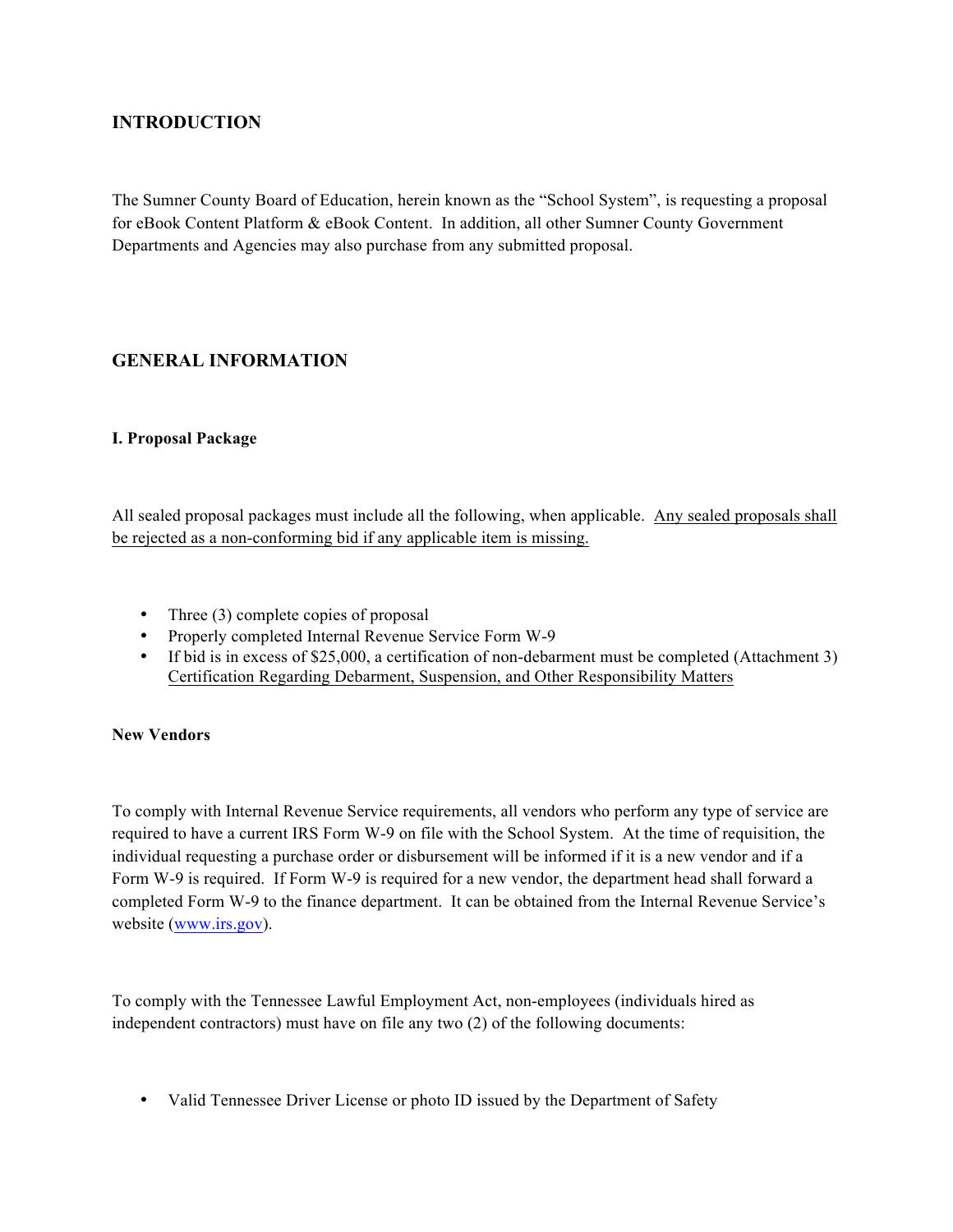- Valid out-of-state Driver License
- U.S. Birth Certificate
- Valid U.S. Passport
- U.S. Certificate of Birth Abroad
- Report of Birth Abroad of a U.S. Citizen
- Certificate of Citizenship
- Certificate of Naturalization
- U.S. Citizen Identification Card
- Valid Alien Registration Documentation or Proof of Current Immigration Registration

In addition, for all vendors with annual purchases in excess of \$50,000 (if a business license is required), a business license must be on file in the finance department, or the requisitioner must submit a copy with the purchase order requisition form or the payment requisition form, as applicable.

#### **II. Responses**

- Proposal must include point-by-point responses to the RFP
- Proposal must include a list of any exceptions to the requirements
- Proposal must include the legal name of the vendor and must be signed by a person or persons legally authorized to bind the vendor to a contract
- If applicable, proposal must include a copy of the contract(s) the vendor will submit to be signed
- Any and All proposal requirements must be met prior to submission
- The bidder understands and accepts the non-appropriation of funds provision of School System
- If noted in the section "proposal requirements" or later requested, the contractor will be required to provide a reference list of clients that have a current contract for services with their company

#### **III. Clarification and Interpretation of RFP**

The words "must" and "shall" in this Request for Proposal indicate mandatory requirements. Taking exception to any mandatory requirement shall be grounds for rejection of the proposal. There are other requirements that the School System considers important but not mandatory. It is important to respond in a concise manner to each section of this document and submit an itemized list of all exceptions.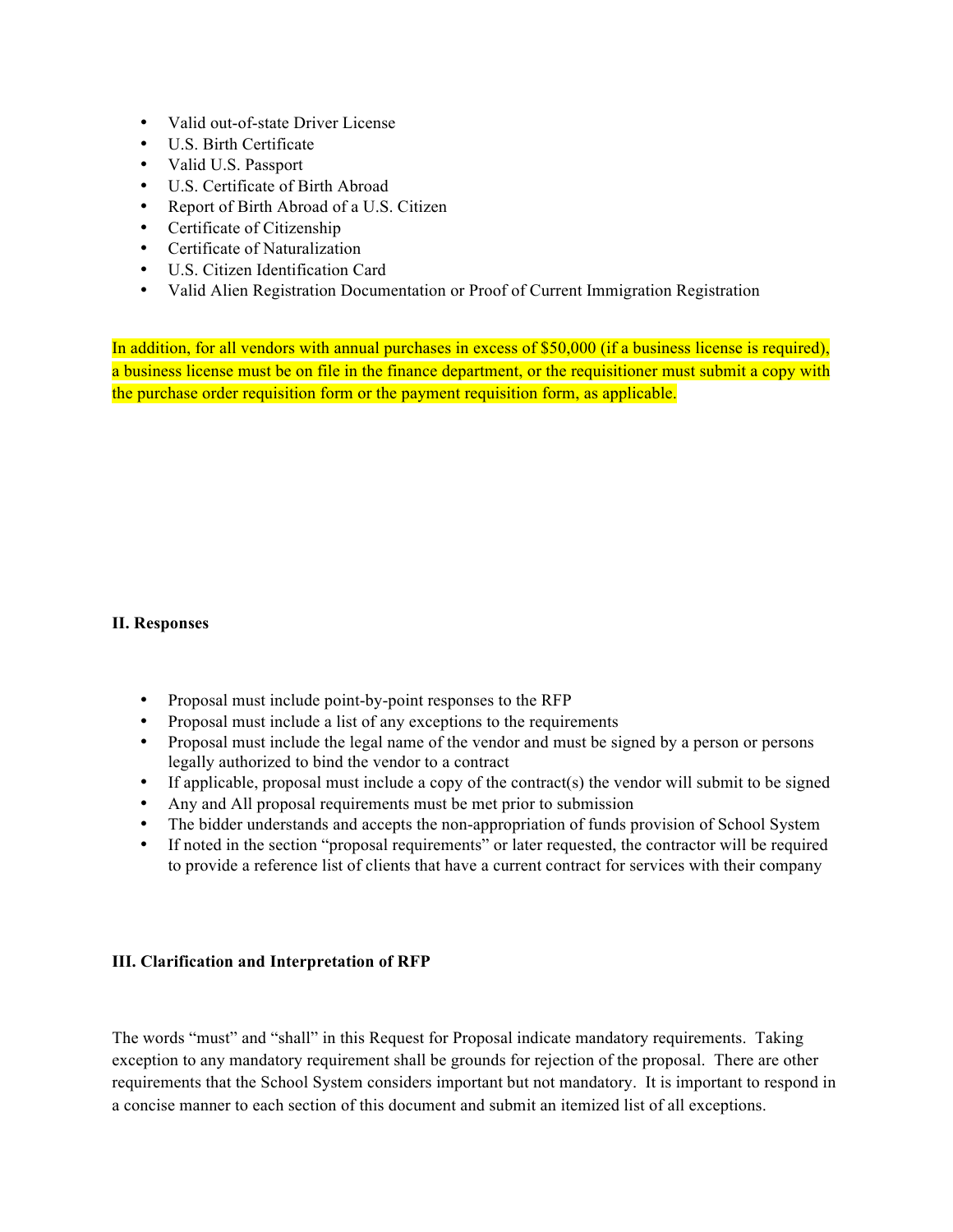In the event that any interested vendor finds any part of the listed specifications, terms, or conditions to be discrepant, incomplete, or otherwise questionable in any respect, it shall be the responsibility of the concerned party to notify the School System, via email at vicky.currey@sumnerschools.org of such matters immediately upon receipt of this Request for Proposal. All questions must be received a minimum of five days before proposal's "deadline".

#### **IV. Proposal Guarantee**

Vendors must guarantee that all information included in their proposal will remain valid for a period of 90 days from the date of proposal opening to allow for evaluation of all proposals.

#### **V. Related Costs**

School System is not responsible for any costs incurred by any vendor pursuant to the Request for Proposal. The vendor shall be responsible for all costs incurred in connection with the preparation and submission of its proposal.

#### **VI. Insurance Requirements and Liability.**

Each bidder or respondent to the RFP who may have employees, contractors, or agents working on School System properties shall provide copies of current certificates for general and professional liability insurance and for workers' compensation of a minimum of \$250,000. The owner or principal of each respondent must also be insured by workers' compensation if they perform any of the services on School System properties. There will be no exceptions to the insurance requirement.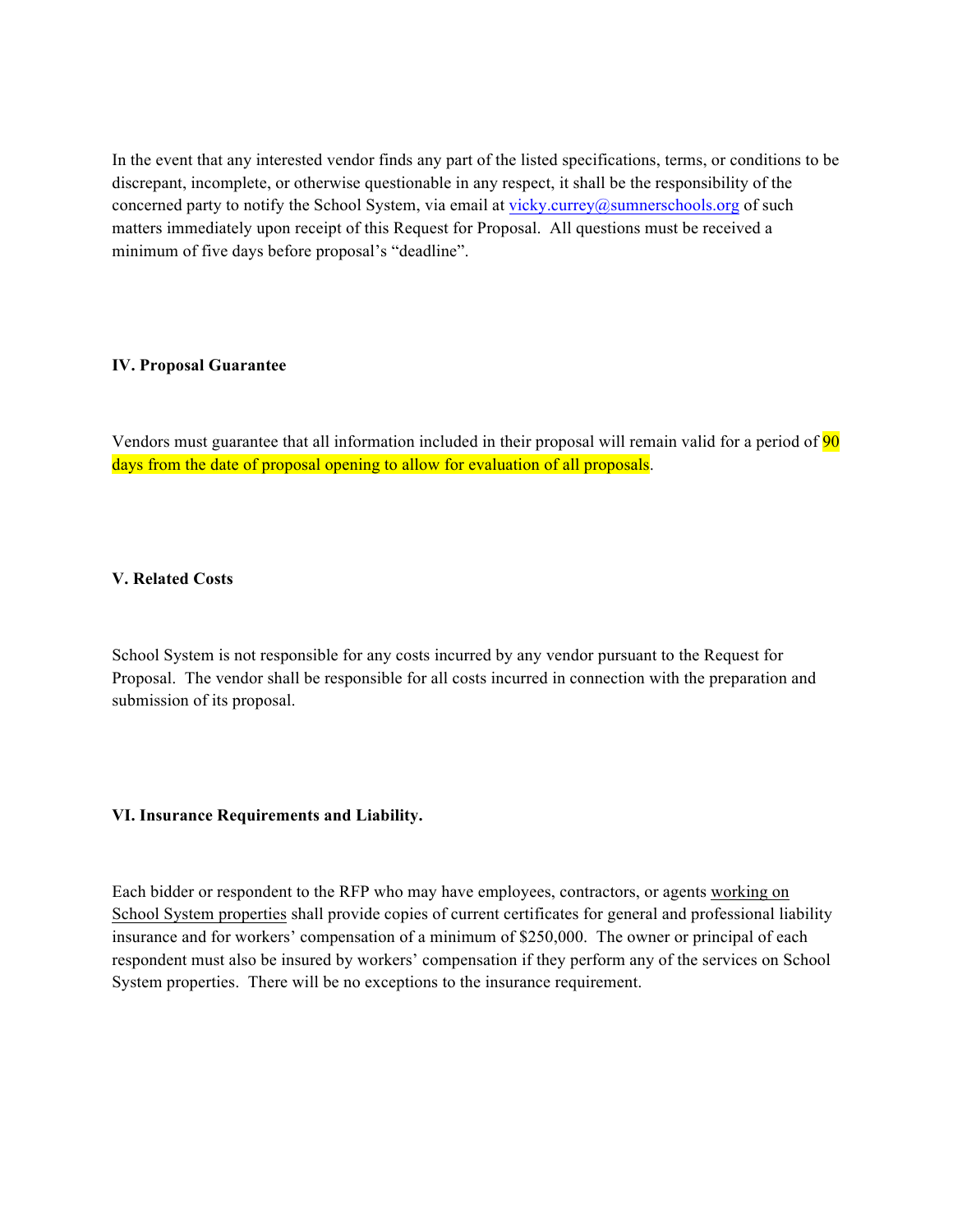#### **VII. Payment Terms**

Payment terms shall be specified in the bid response, including any discounts for early payment. All payments, unless agreed upon differently, will be after receipt of service or product and School System's approval of conformance with specifications. The School Systems accepts "Net 30" terms.

#### **VIII. Deadline**

Sealed proposals will be accepted until TUESDAY, JULY 1, 2014 @ 9:00 a.m. Proposals received after that time will be deemed invalid. Vendors mailing proposal packages must allow sufficient time to ensure receipt of their package by the time specified. There will be no exceptions.

#### **IX. Withdrawal or Modification of Proposal**

A withdrawn proposal may be resubmitted up to the time designated for the receipt of proposals provided that it fully conforms to the same general terms and requirements.

#### **X. Package**

The package containing the proposal must be sealed and clearly marked **"eBook Content Platform & eBook Content"** on the outside of the package. Responses may be hand delivered or mailed to the following address.

> Sumner County Board of Education Attn: Purchasing Supervisor 1500 Airport Road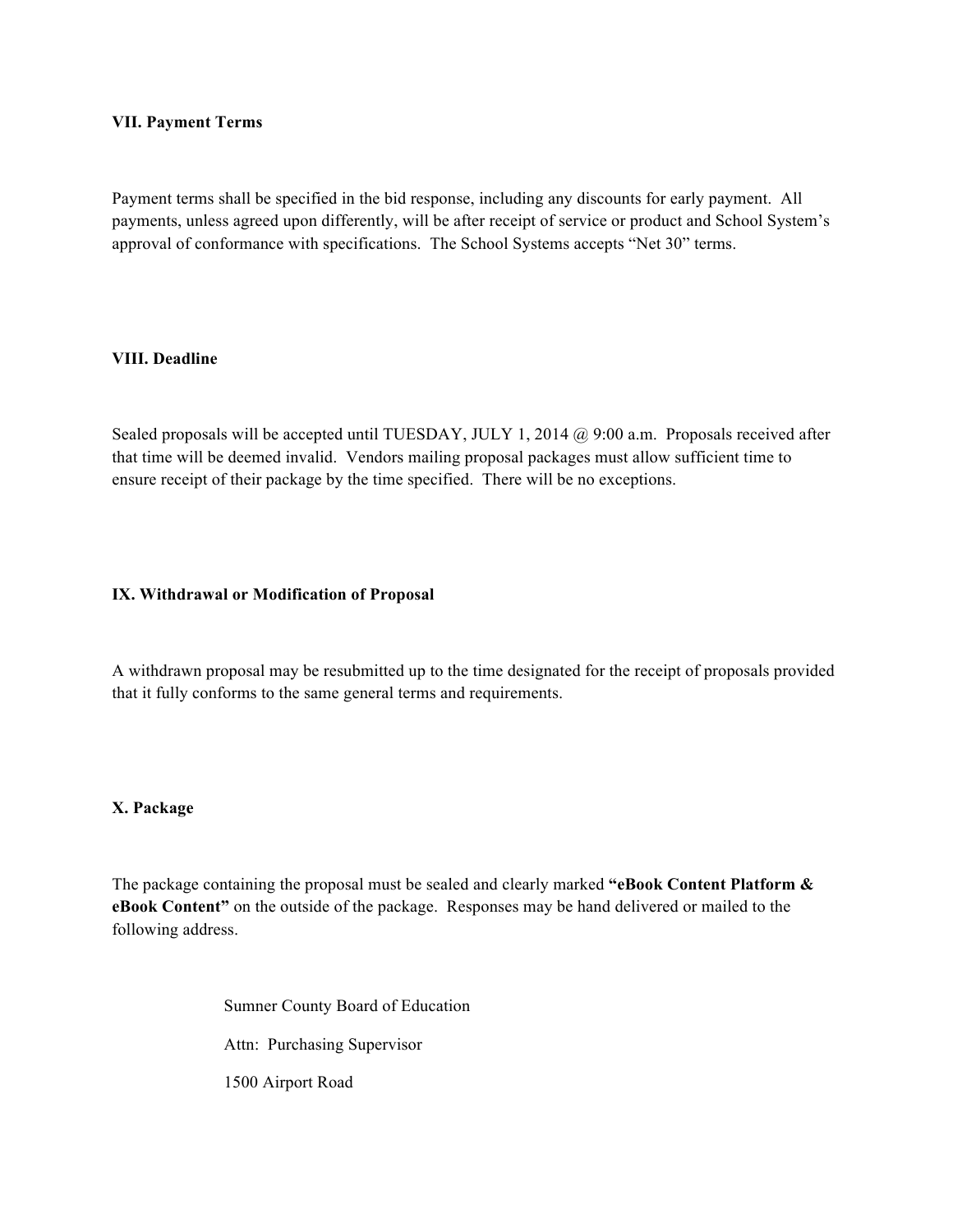Gallatin, TN 37066

#### **XI. Right to Seek a New Proposal**

**School System reserves the right to accept or reject any and all proposals for any reason**. Proposals will be awarded to the best overall respondent as determined by that which is in the best interests of the School System.

#### **XII. Procedures for Evaluating Proposals and Awarding Contract**

In comparing the responses to this RFP and making awards, the School System may consider such factors as quality and thoroughness of a proposal, the record of experience, the references of the respondents, and the integrity, performance, and assurances in the proposal in addition to that of a proposal price.

- Proposals will be examined for compliance with all requirements set forth herein
- Proposals that do not comply shall be rejected without further evaluation
- Proposals will be subjected to a technical analysis and evaluation
- Oral presentations and written questions for further clarifications may be required of some or all vendors

#### **XIII. Discussions**

Discussions may be conducted with the vendors which have submitted proposals determined to be reasonably likely of being considered for selection to assure a full understanding of and responsiveness to the RFP requirements. Every effort shall be afforded to assure fair and equal treatment with respect to the opportunity for discussion and/or revision of their respective proposals. Revisions may be permitted after the submission and prior to the award for the purpose of obtaining the best offers.

#### **XIV. Open Records**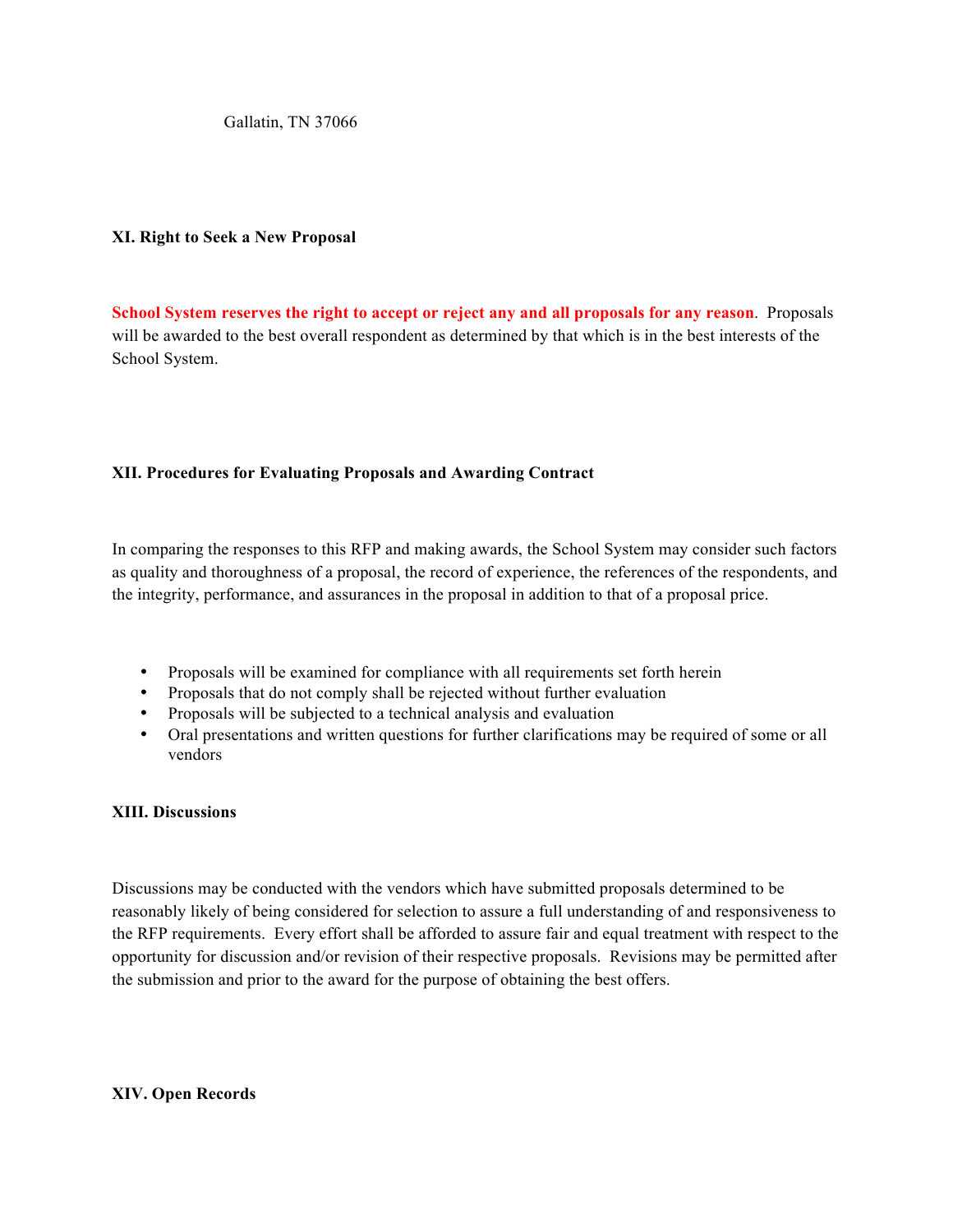After the bid is awarded, all proposals will be subject to the Tennessee Open Records Act, and the proposals will be available to the public upon written request.

Summary information on bids submitted will be posted on the School System website at www.sumnerschools.org under "Invitation to Bid" link.

#### **XV. Assignment**

Neither the vendor nor the School System may assign this agreement with prior written consent of the other party.

#### **XVI. Liabilities**

The vendor shall indemnify the School System against liability for any suits, actions, or claims of any character arising from or relating to the performance under this contract by the vendor or its subcontractors.

The School System has no obligation for the payment of any judgment or the settlement of any claim made against the vendor or its subcontractors as a result of obligations under this contract.

#### **XVII. Tax Status**

School System is tax exempt.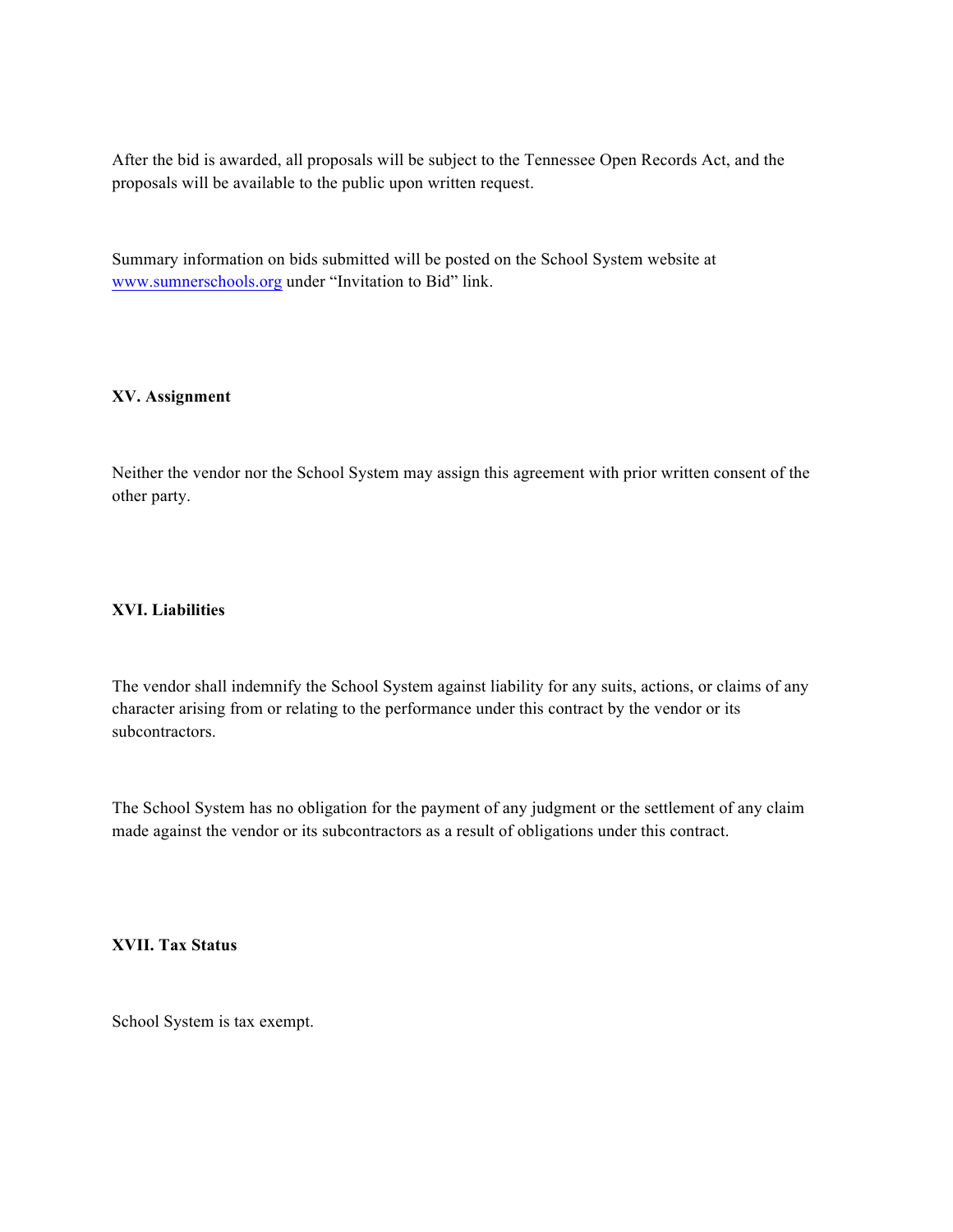#### **XVIII. Invoicing**

Invoices are to be submitted to:

Sumner County Board of Education 1500 Airport Road Gallatin, TN 37066

The vendor must provide an invoice(s) detailing the terms and amounts due and the dates due. All invoices shall indicate payment terms and any prepayment discounts.

# **XIX. Contract Nullification**

The School System may, at any time, nullify the agreement if, in the judgment of School System, the contractor(s) has failed to comply with the terms of the agreement. In the event of nullification, any payment due in arrears will be made to the contractor(s), but no further sums shall be owed to the contractor(s). The agreement between the School System and the contractor(s) is contingent upon an approved annual budget allotment, and is subject, with thirty (30) days notification, to restrictions or cancellation if budget adjustments are deemed necessary by School System.

#### **XX. Applicable Law**

The School System is an equal opportunity employer. The School System does not discriminate towards any individual or business on the basis of race, sex, color, age, religion, national origin, disability or veteran status.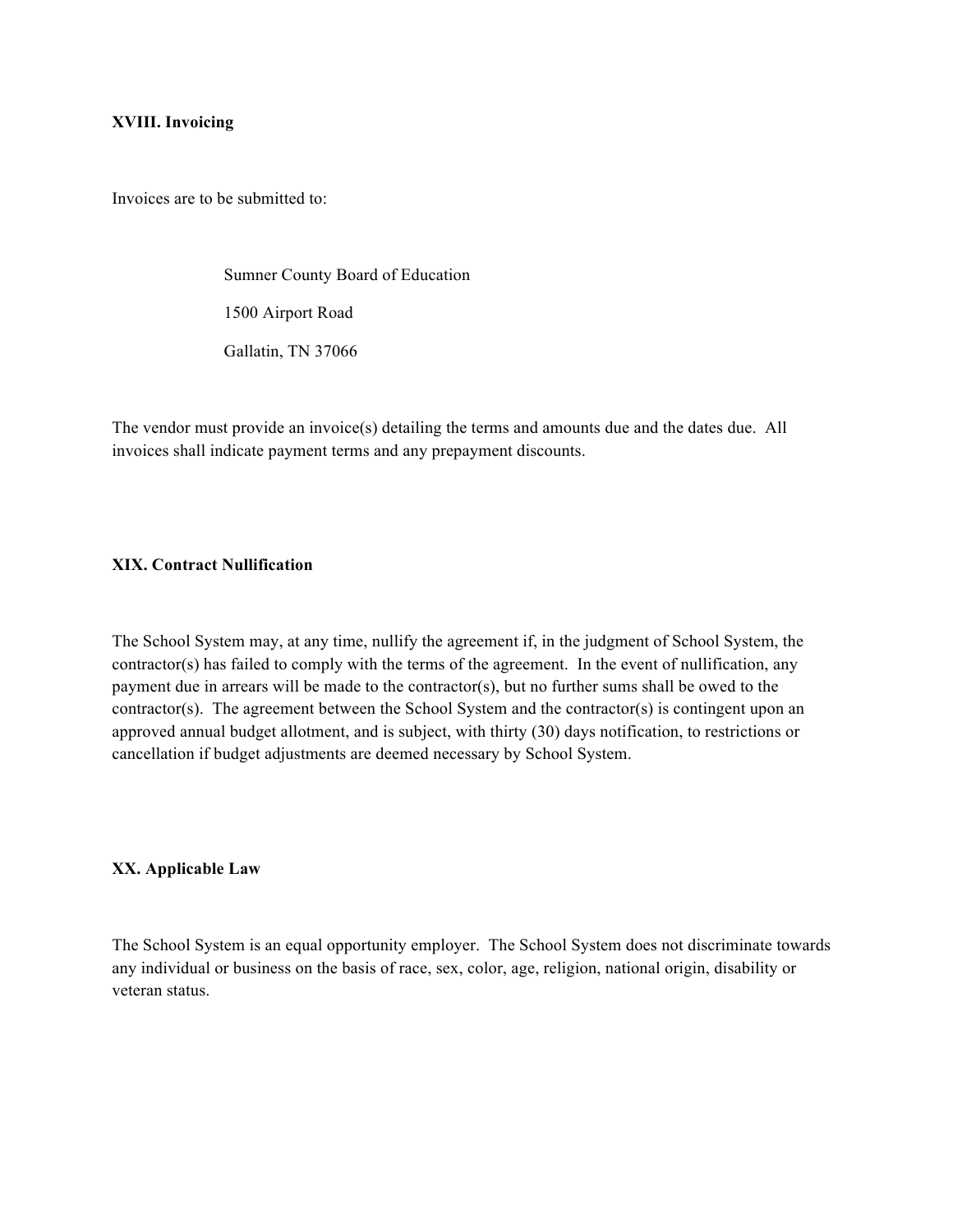The successful contractor(s) agrees that they shall comply will all local, state, and federal law statutes, rules, and regulations including, but not limited to, the Rehabilitation Act of 1973 and the Americans with Disabilities Act.

In the event that any claims should arise with regards to this contract for a violation of any such local, state, or federal law, statues, rules or regulations, the provider will indemnify and hold the School System harmless for any damages, including court costs or attorney fees, which might be incurred.

Any contract will be interpreted under the laws and statutes of the State of Tennessee.

The School System does not enter into contracts which provide for mediation or arbitration.

Any action arising from any contract made from these specifications shall be brought in the state courts in Sumner County, Tennessee or in the United States Federal District Court for the Middle District of Tennessee.

Additionally, it is a violation of state statues to purchase materials, supplies, services, or any other item from a vendor that is a commissioner, official, employee, or board member that has any financial or beneficial interest in such transaction.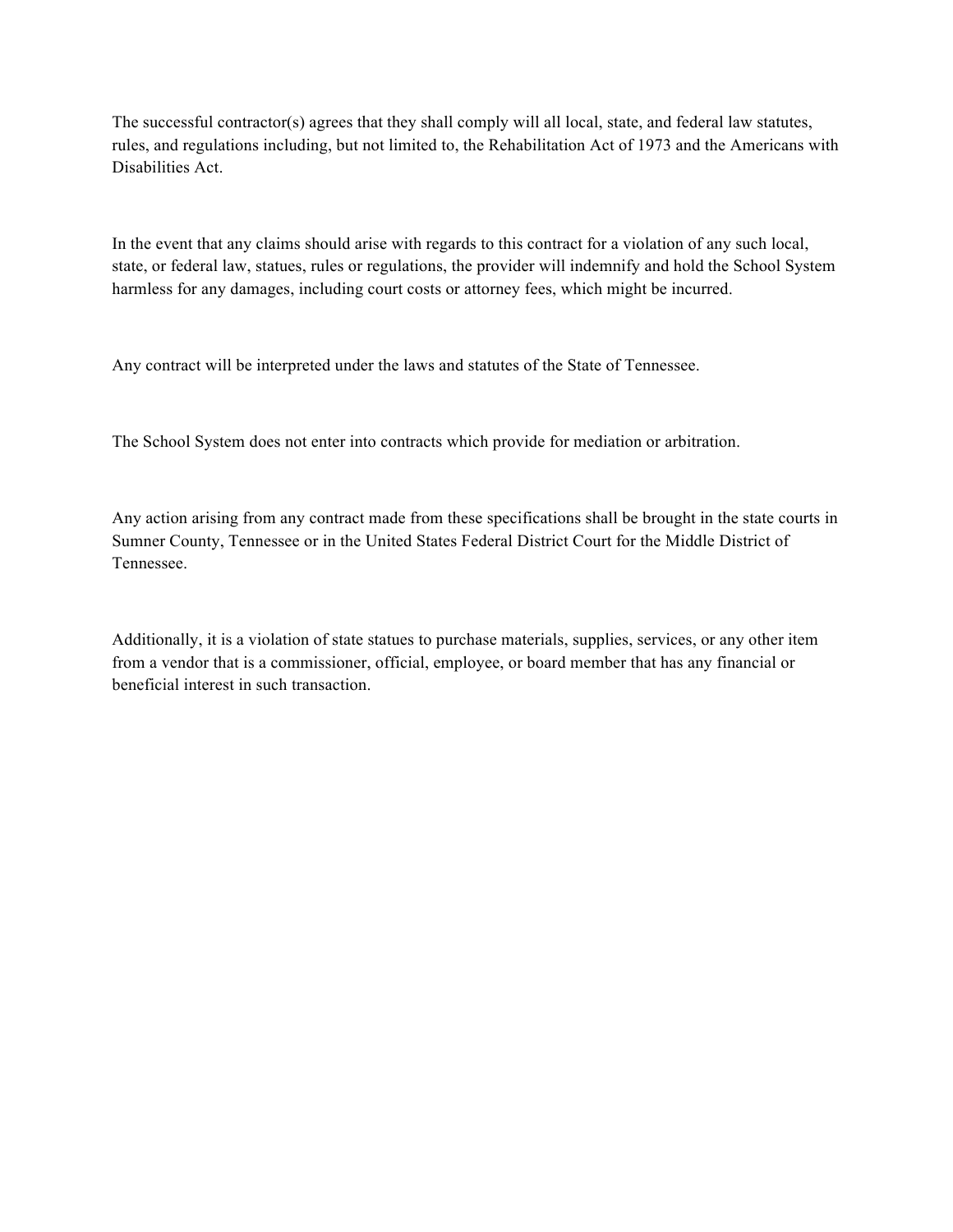#### **XXI. Specific Information**

The purpose of this RFP is to gather proposals for Sumner County School's Libraries to determine which services are practical and subsequently contract for the most cost effective and most comprehensive service for all libraries in the school district.

The vendor shall provide a solution for eBook borrowing to users of the Sumner County School Libraries via a single user-friendly discovery platform offering a broad selection of fiction and non-fiction titles.

A district management platform must be included in the proposal. The system must allow content administration from the district level to the school level. Please describe this component and the integration with the school libraries. The content will be managed and distributed from the district level to schools:

| 25 Elementary Schools (K-5) | 1 Magnet School: Library 1 (K-5); Library 2 (6-12) |
|-----------------------------|----------------------------------------------------|
| 11 Middle Schools (6-8)     | 1 Alternative School (K-12)                        |
| 8 High Schools (9-12)       |                                                    |

The Vendor shall:

- Itemize the price offered and what it includes (e.g. platform, content, hosting, administrative or subscription fees etc.)
- Current average price of eBooks (range pricing is acceptable) 80% Non-fiction and 20% fiction  $-$  at all grade levels (K-5, 6-8, 9-12).
- Indicate what happens to the content upon the end of subscription of service.
- Indicate in the price proposal what discounts are being offered to the school district.
- Include information on possible options for SCS to purchase additional content or services.
- Provide information on any added fees for training costs.
- Provide any information on any fees associated with end user documentation, including potential discounts based on volumes of copies purchased.
- Describe district level distribution and management of eBooks to the school level.
- Provide information on any added fees associated with MARC records or other metadata records.
- Describe reports available with eBook platform (district and school level).
- Describe searching and annotation features available for eBooks.
- Indicate any external installations required for the efficient use of the eBook platform (Java, Flash, etc.)
- Describe student and teacher accounts required for use of eBook platform.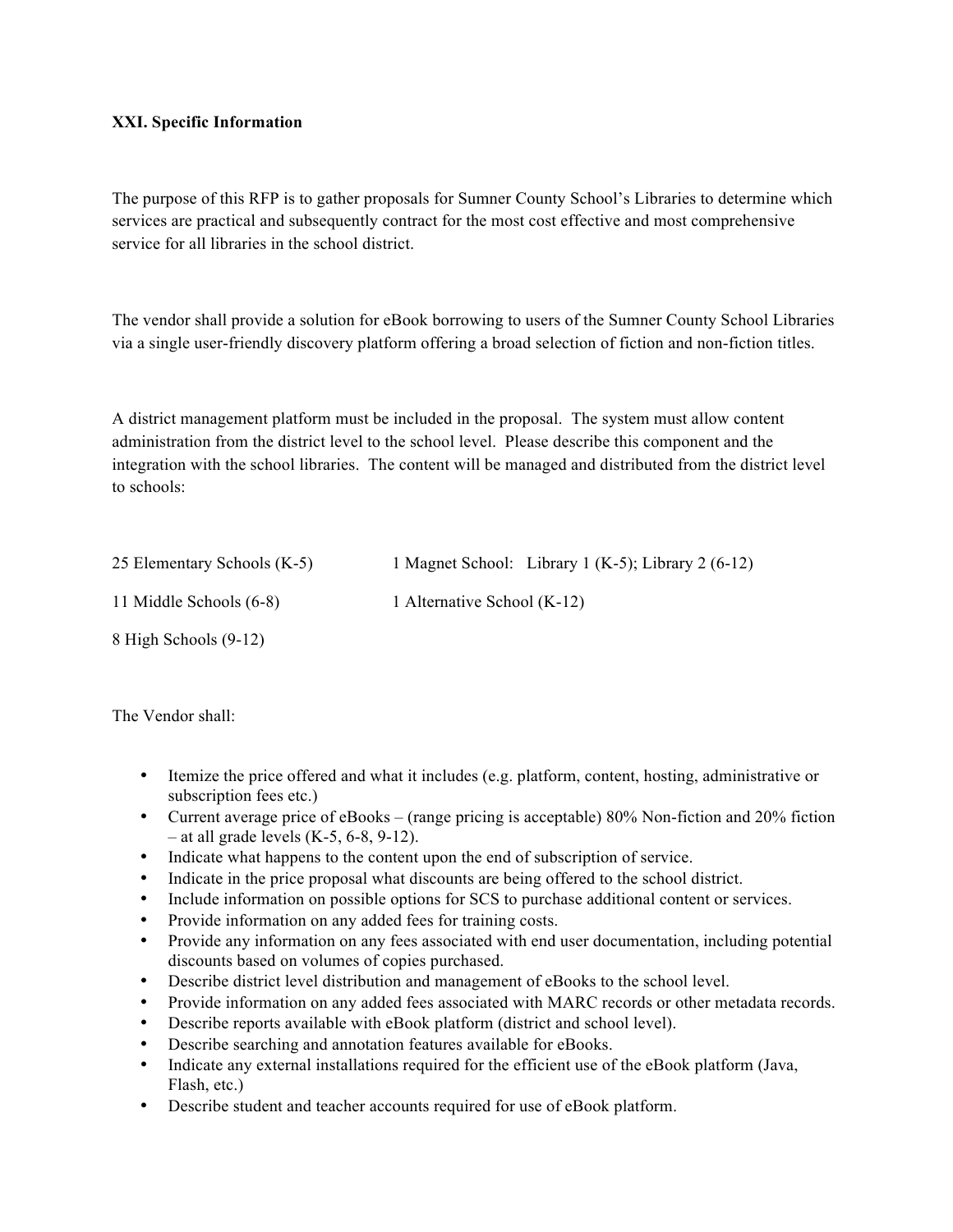- Outline pricing for service upgrades, enhancements, simultaneous users that may benefit libraries involved in this project or those brought in on a rolling basis.
- Describe on-going training available as libraries are brought in on an on-going basis.
- Describe record keeping process required for eBooks.
- Describe the platform/device needed for eBooks (also will multiple devices per user be allowed).
- Please detail any recurring charges that may affect this purchase for future school years.
- Rates quoted must remain firm for 90 days. Schools may purchase subsequent eBooks through this quote for the SY 2014-15.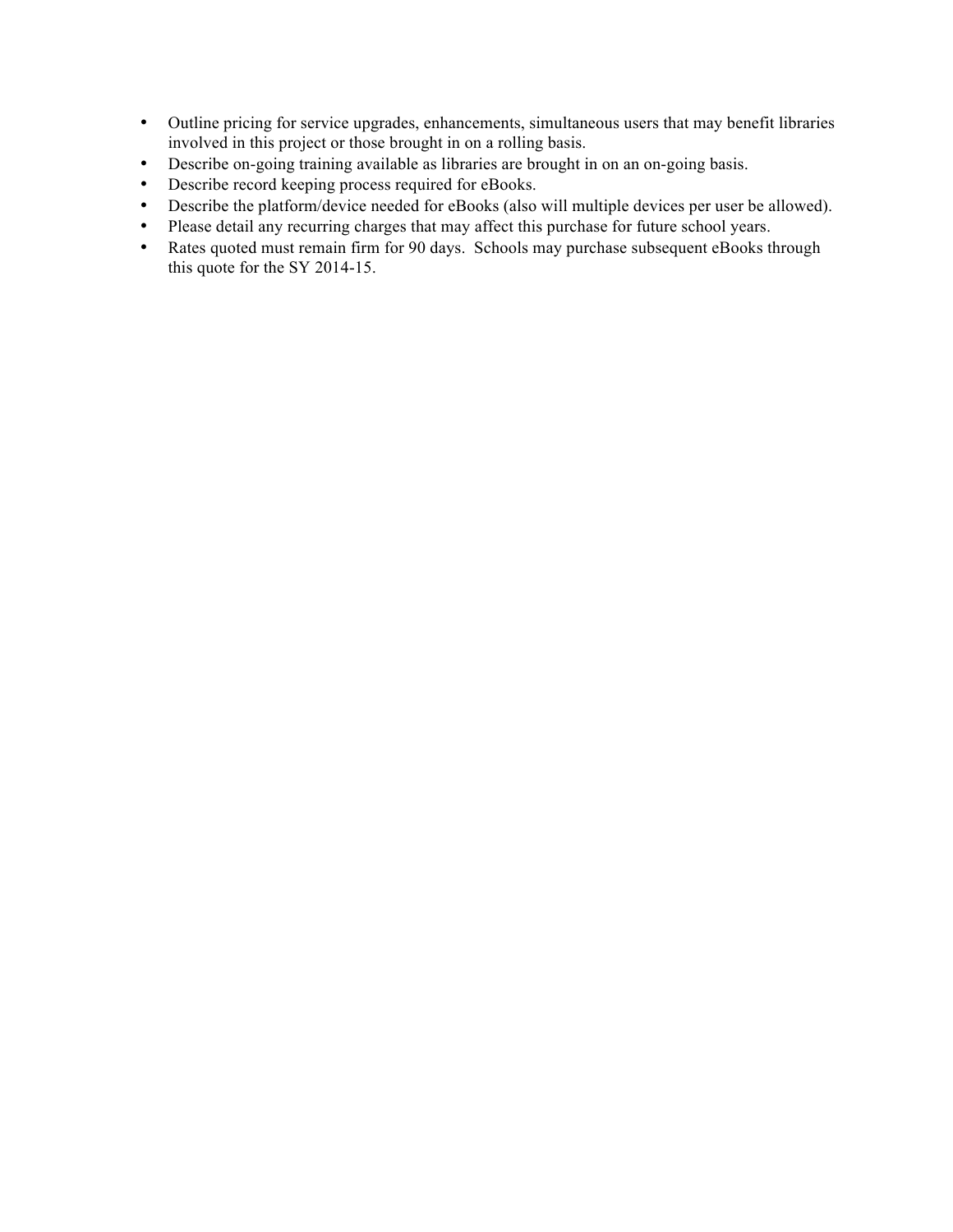# **VENDOR INFORMATION FORM**

| The respondent has read the Request for Proposal. |        |
|---------------------------------------------------|--------|
| Name/Title of Authorized Representative:          |        |
| (Please Type or Print)                            |        |
| (Signature of Authorized Representative)          | (Date) |

# **CONTACT FOR RFP COMMUNICATIONS**

All respondents to this RFP shall designate a single contact for receipt of any subsequent information or requests for information regarding this RFP and/or your response.

| Contact Name and Title: |  |
|-------------------------|--|
| Address:                |  |
| City/State/Zip Code:    |  |
| Phone/Fax/Email:        |  |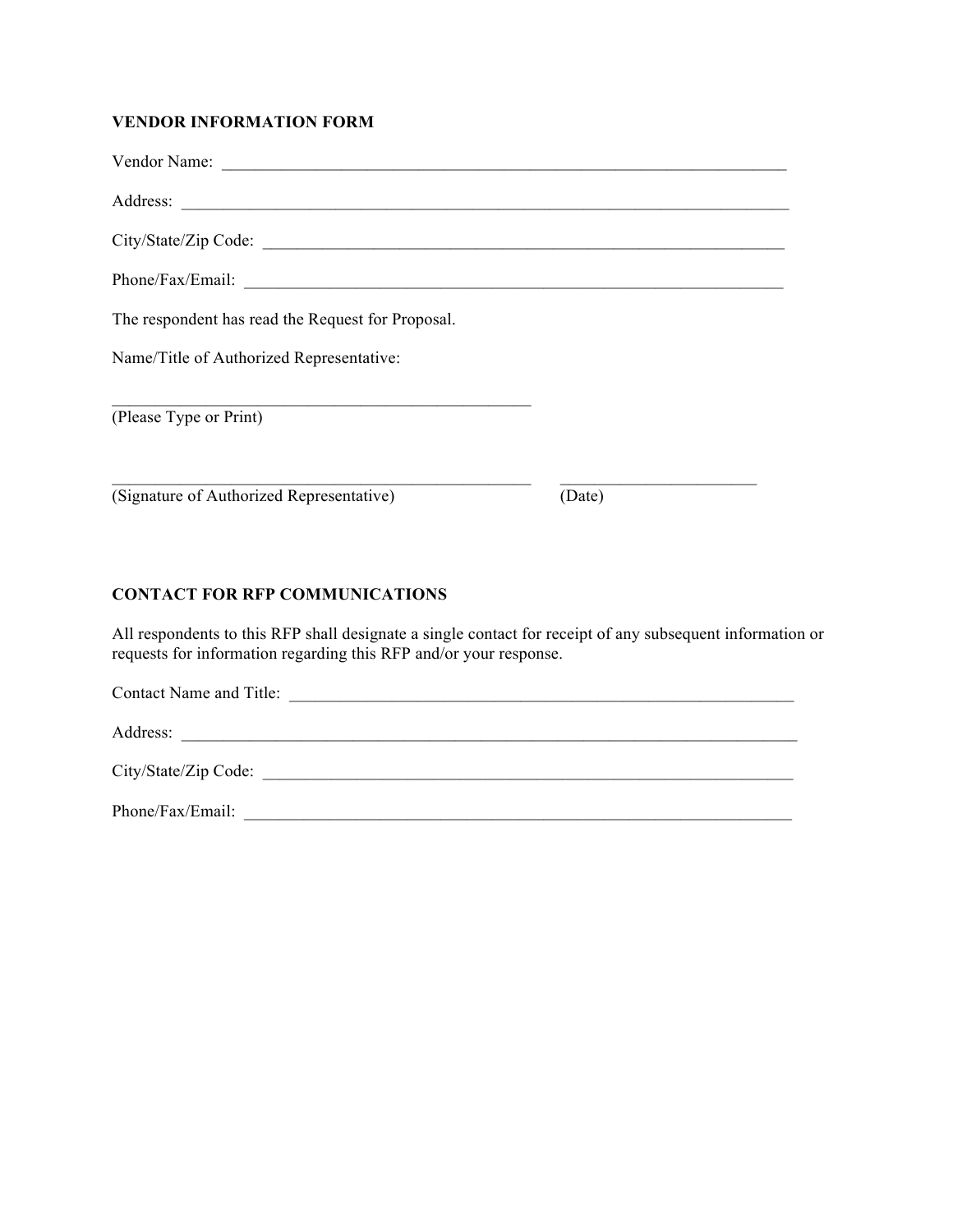# **ATTACHMENT 1**

# **CERTIFICATION REGARDING DEBARMENT, SUSPENSION, AND OTHER RESPONSIBILITY MATTERS**

The prospective participant certifies, to the best of its knowledge and belief, that it and its principals:

1. Are not presently debarred, suspended, proposed for debarment, declared ineligible or voluntarily excluded from participation in transactions under federal non-procurement programs by any federal department or agency;

2. Have not, within the three year period preceding this proposal, had one or more public transactions (federal, state, or local) terminated for cause or default; and

3. Are not presently indicted or otherwise criminally or civilly charged by a government entity (federal, state, or local) and have not, within the three year period preceding the bid, been convicted or had a civil judgment rendered against it:

- A. For the commission of fraud or a criminal offense in connection with obtaining, attempting to obtain, or performing a public transaction (federal, state, or local) or a procurement contract under such a public transaction;
- B. For the violation of federal or state antitrust statutes, including those proscribing price fixing between competitors, the allocation of customers between competitors, or bid rigging; or
- C. For the commission of embezzlement, theft, forgery, bribery, falsification or destruction of records, making false statements, or receiving stolen property.

I understand that a false statement on this certification may be grounds for the rejection of this proposal or the termination of the award. In addition, under 18 U.S.C. § 1001, a false statement may result in a fine of up to \$10,000 or imprisonment for up to five years, or both.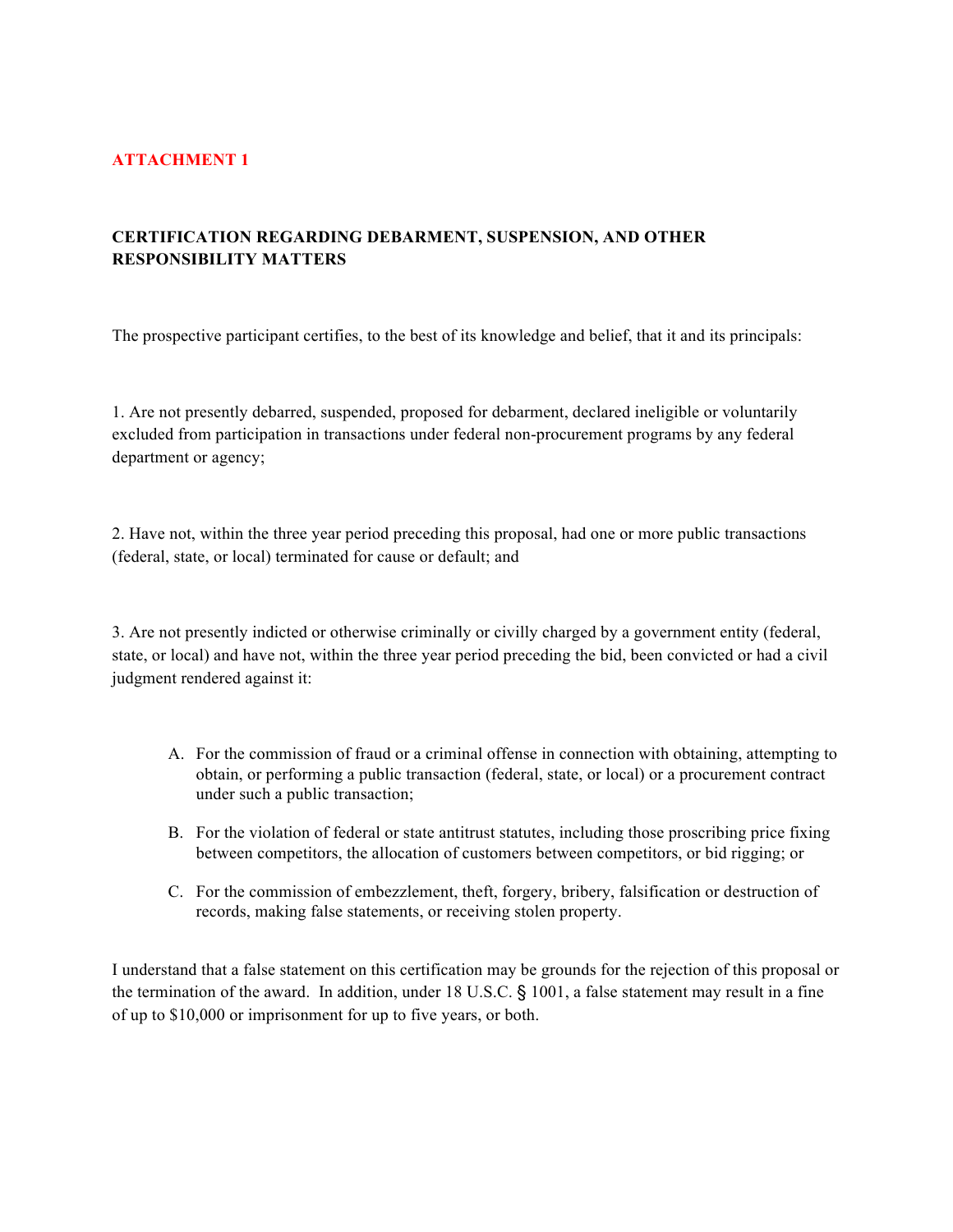Name of Participant Agency

Name and Title of Authorized Representative

 $\mathcal{L}_\text{max} = \mathcal{L}_\text{max} = \mathcal{L}_\text{max} = \mathcal{L}_\text{max} = \mathcal{L}_\text{max} = \mathcal{L}_\text{max} = \mathcal{L}_\text{max} = \mathcal{L}_\text{max} = \mathcal{L}_\text{max} = \mathcal{L}_\text{max} = \mathcal{L}_\text{max} = \mathcal{L}_\text{max} = \mathcal{L}_\text{max} = \mathcal{L}_\text{max} = \mathcal{L}_\text{max} = \mathcal{L}_\text{max} = \mathcal{L}_\text{max} = \mathcal{L}_\text{max} = \mathcal{$ 

 $\mathcal{L}_\text{max} = \mathcal{L}_\text{max} = \mathcal{L}_\text{max}$ 

Signature of Authorized Representative Date

\_\_\_\_\_\_ I am unable to certify to the above statement. Attached is my explanation.

\_\_\_\_\_\_\_\_\_\_\_\_\_\_\_\_\_\_\_\_\_\_\_\_\_\_\_\_\_\_\_\_\_\_\_\_\_\_\_\_\_\_\_\_\_\_\_\_\_\_\_\_\_\_\_\_\_\_\_ \_\_\_\_\_\_\_\_\_\_\_\_\_\_\_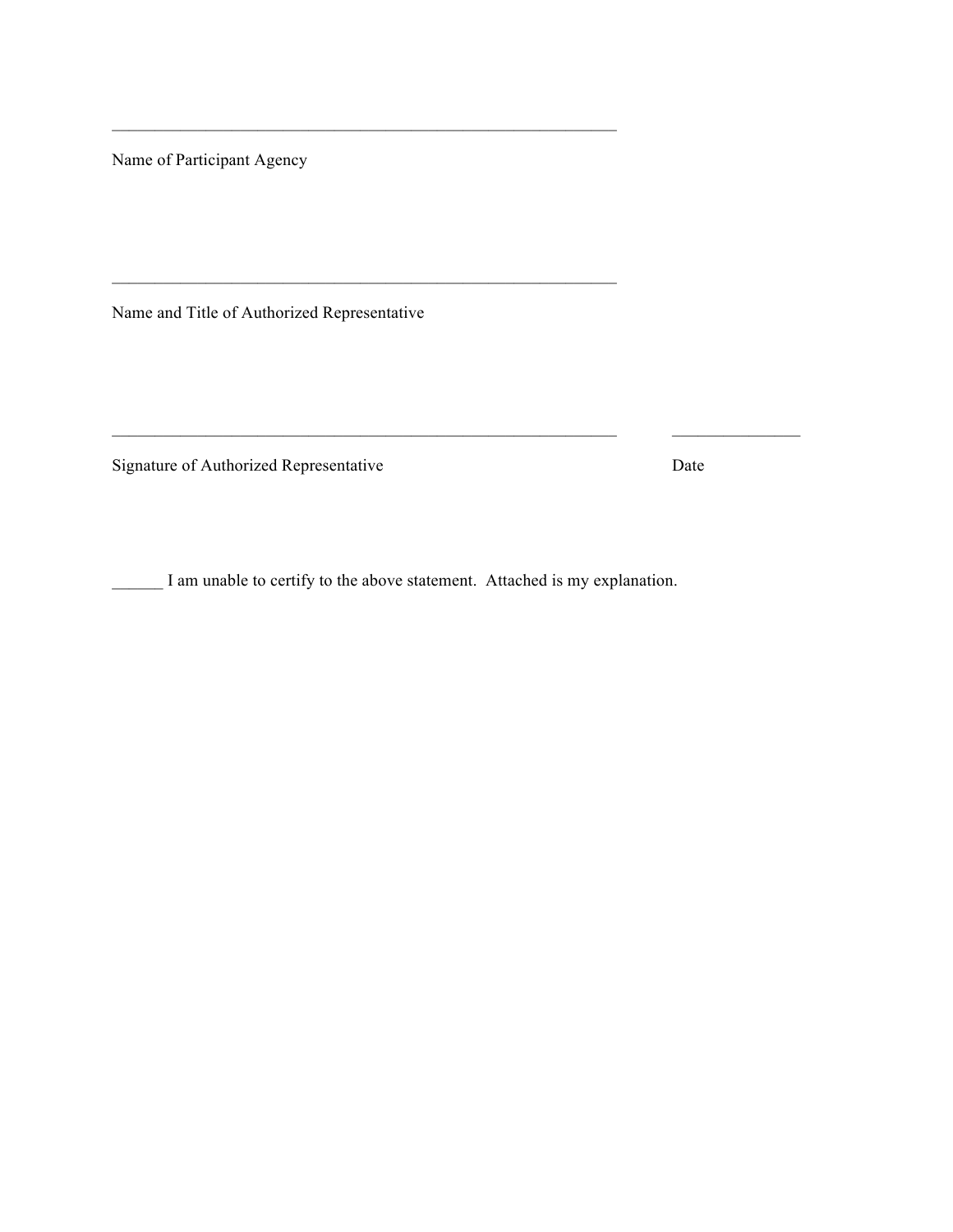# **ATTACHMENT 2**

# **CERTIFICATION BY CONTRACTOR**

I, the undersigned, certify that on behalf of Contractor, I am authorized to attest and obligate the above certification and to legally bind Contractor to these terms, conditions and obligations.

| Title   |
|---------|
|         |
|         |
|         |
| Name    |
|         |
|         |
|         |
|         |
| Date    |
|         |
|         |
|         |
| Witness |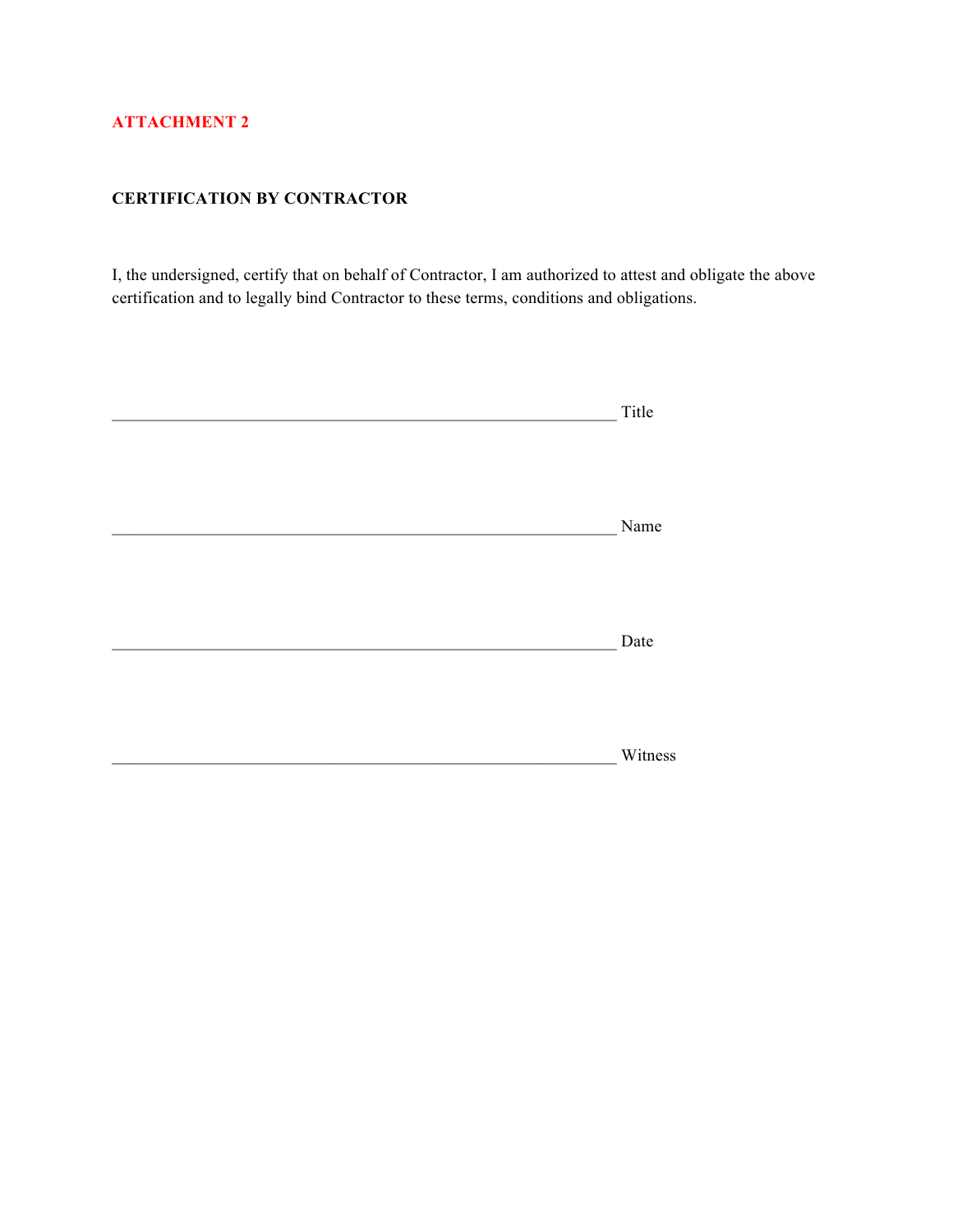#### **NOTICE TO RESPONDENTS**

Responses to an Invitation to Bid will be received by the Purchasing Supervisor in the SUPPORT SERVICE FACILITY CONFERENCE ROOM, Sumner County Board of Education, 1500 Airport Road Gallatin, TN 37066. They will be received until 9:00 A.M. Local Time TUESDAY, JULY 1, 2014 for eBOOK CONTENT **PLATFORM**, at which time the responses will be opened, taken under advisement and evaluated. **BIDS** *WILL BE POSTED ON www.sumnerschools.org*

-------------------------------------------------------------------------------------------------------------------------------

#### **GENERAL REQUIREMENTS AND CONDITIONS**

- 1. The Sumner County Board of Education reserves the right to accept or reject any and/or all responses in whole or in part, and to waive informalities therein.
- 2. Any responses received after the scheduled closing time for the receipt for responses will not be considered.
- 3. If a mistake is discovered after the responses are received, only the Sumner County Board of Education may allow the respondent to withdraw the entire response.
- 4. Partial payments will not be approved unless justification for such payment can be shown. Terms will be net 30 days.
- 5. Payment will not be made until the said **eBOOK CONTENT PLATFORM** are inspected and approved as meeting all specifications by persons appointed by the Sumner County Board of Education.
- 6. Responses submitted must be in a sealed envelope and marked on the outside as follows: **RESPONSE: eBOOK CONTENT PLATFORM**

#### **DEADLINE: 9:00 A.M., TUESDAY, JULY 1, 2014**

- 7. Facsimile responses will not be considered.
- 8. If a successful bidder violates any terms of their bid, the contract, school board policy or any law they may be disqualified from bidding for a period of two years for minor violations or longer